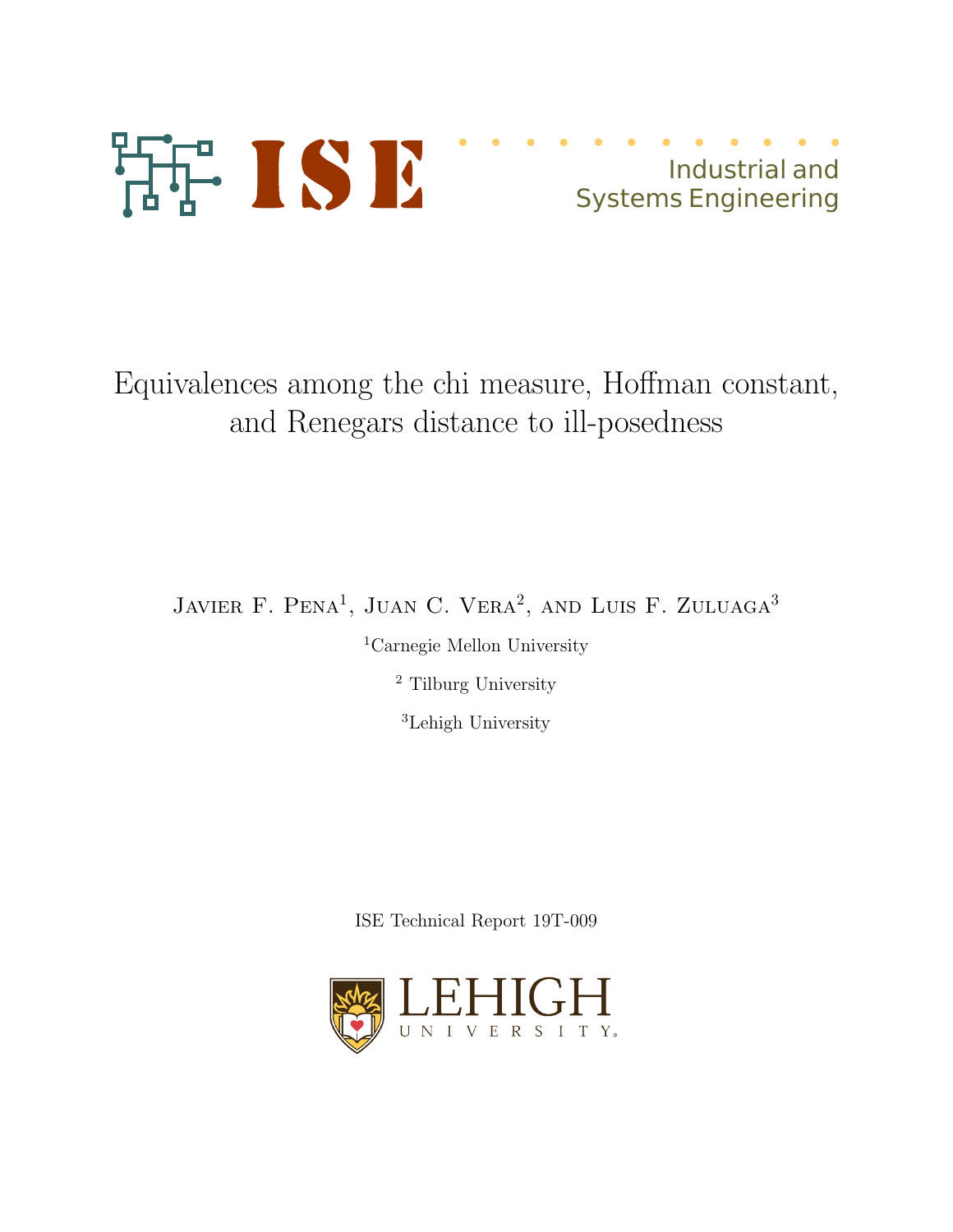# Equivalences among the chi measure, Hoffman constant, and Renegar's distance to ill-posedness

Javier F. Peña<sup>\*</sup> Juan C. Vera<sup>†</sup> Luis F. Zuluaga<sup>‡</sup>

May 15, 2019

#### Abstract

We show the equivalence among the following three condition measures of a full column rank matrix A: the chi measure, the signed Hoffman constant, and the signed distance to ill-posedness. The latter two measures are constructed via suitable collections of matrices obtained by flipping the signs of some rows of A. Our results provide a procedure to estimate  $\chi(A)$  thereby opening an avenue to identify classes of linear programs solvable in polynomial time in the real model of computation.

### 1 Introduction

We establish new equivalences among three types of condition measures of a matrix that play central roles in numerical linear algebra and in convex optimization: the chi measure [3,7,9, 31,32], the Hoffman constant [15,17,19,37], and Renegar's distance to ill-posedness [29,30]. We recall the definitions of these quantities in Section 2 below.

Let  $A \in \mathbb{R}^{m \times n}$  be a full column rank matrix. The chi measure  $\chi(A)$  arises naturally in weighted least-squares problems of the form  $\min \|D^{1/2}(Ax - b)\|^2$ , see, e.g., [4, 9, 10, 18]. The chi measure  $\chi(A)$  is also a key component in the analysis of Vavasis and Ye's interiorpoint algorithm for linear programming [23, 36]. A remarkable feature of Vavasis and Ye's algorithm is its sole dependence on the matrix A defining the primal and dual constraints. The Hoffman constant  $H(A)$  is associated to Hoffman's Lemma [15,17], a fundamental *error* bound for systems of linear constraints of the form  $Ax \leq b$ . The Hoffman constant and other similar error bounds are used to establish the convergence rate of a wide variety of optimization algorithms [2, 14, 16, 20–22, 24–26, 37, 37]. Renegar's distance to ill-posedness  $\mathcal{R}(A)$  is a pillar for the concept of *condition number* in optimization introduced by Renegar in the seminal articles [29,30] and subsequently extended in a number of articles [1,5,8,11–13].

Our work is inspired by several relationships among  $\chi(\cdot)$ ,  $H(\cdot)$ , and  $\mathcal{R}(\cdot)$  previously established in [6, 8, 27, 34, 35, 39]. In particular, it is known that if  $A \in \mathbb{R}^{m \times n}$  is full column

<sup>∗</sup>Tepper School of Business, Carnegie Mellon University, USA, jfp@andrew.cmu.edu

<sup>†</sup>Department of Econometrics and Operations Research, Tilburg University, The Netherlands, j.c.veralizcano@uvt.nl

<sup>‡</sup>Department of Industrial and Systems Engineering, Lehigh University, USA, luis.zuluaga@lehigh.edu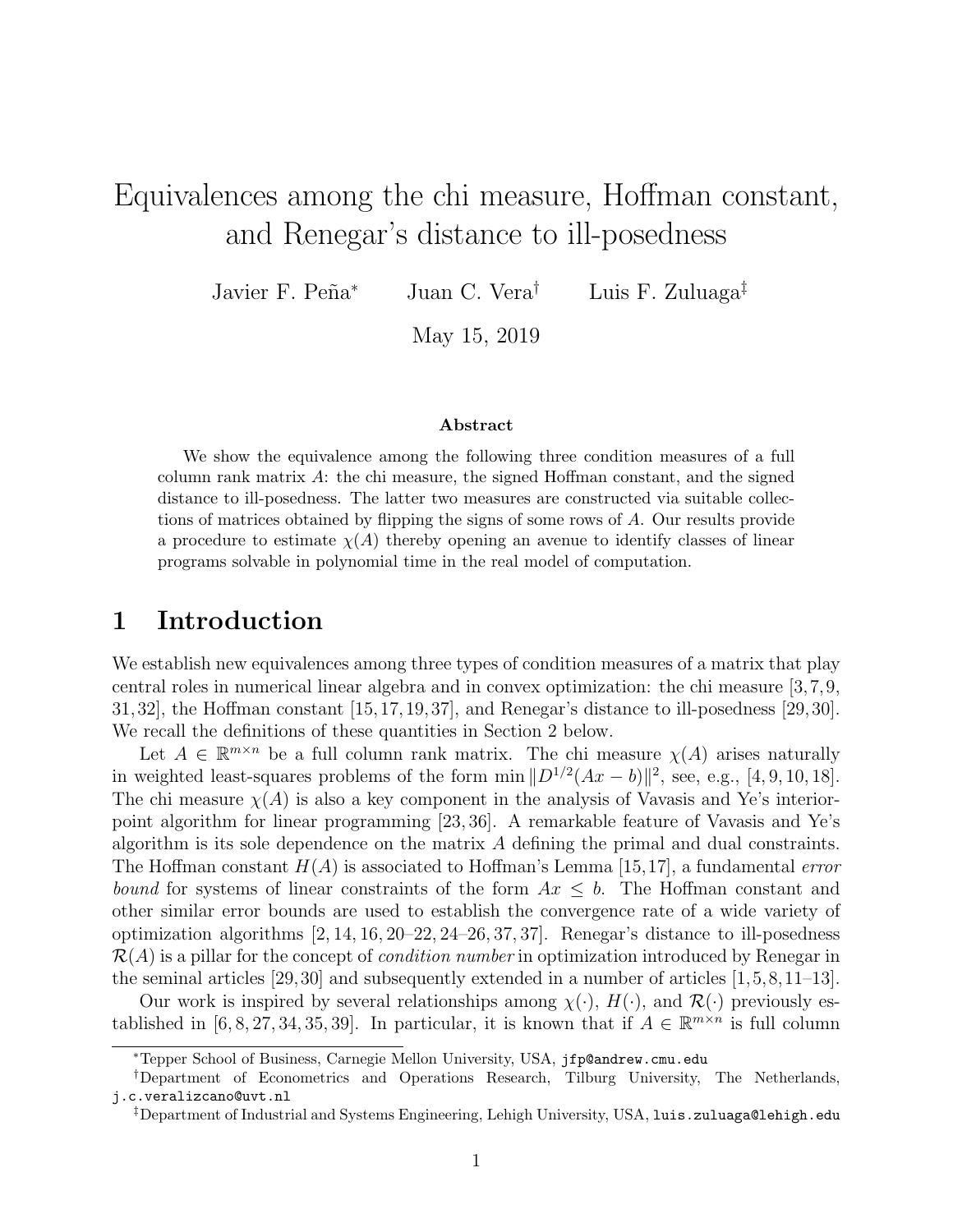rank, then  $\chi(A) \geq H(A)$  and if  $Ax < 0$  is feasible then  $H(A) = 1/R(A)$ . However,  $\chi(A)$ can be arbitrarily larger than  $H(A)$  (see, e.g., [27]). Also, the equivalence between  $\chi(A)$  and  $1/\mathcal{R}(A)$  breaks down when  $Ax < 0$  is infeasible. Our main result (Theorem 1) shows that the lack of equivalence among these quantities can be rectified by considering *signed* versions of  $H(\cdot)$  and  $\mathcal{R}(\cdot)$ . In hindsight our equivalences are somewhat natural because  $\chi(A)$  does not change when the signs of some rows of A are flipped whereas both  $H(A)$  and  $\mathcal{R}(A)$  evidently do. We show that  $\chi(A)$  is exactly the largest  $H(A)$  over the collection of matrices A obtained by flipping the signs of some rows of A. We also show that when all rows of A are non-zero,  $1/\chi(A)$  is the same as the smallest  $\mathcal{R}(A)$  over the collection of all matrices A obtained by flipping the signs of some rows of A so that  $Ax < 0$  is feasible. Furthermore, we show that  $\chi(A)$  is the same as  $H(A)$  for the matrix A obtained by stacking the rows of A and  $-A$ . The latter equivalence together with the algorithmic machinery recently developed in [27] provides a procedure to compute or estimate  $\chi(A)$ . That computational ability in turn offers the potential to identify classes of linear programs that are solvable in polynomial time in the real model of computation via Vavasis-Ye's interior-point algorithm [23, 36], since the number of arithmetic operations of Vavasis-Ye's algorithm is polynomial on the dimensions of A and on  $\log(\bar{\chi}(A))$  for a variant  $\bar{\chi}(A)$  of  $\chi(A)$ .

Some of our equivalences are reminiscent of results previously developed by Tunçel [34] and by Todd, Tunçel, and Ye [33] to compare a variant  $\bar{\chi}(A)$  of  $\chi(A)$  and Ye's condition measure [38] for polyhedra of the form  $\{A^{\mathsf{T}} y : y \ge 0, ||y||_1 = 1\}.$ 

## 2 Definition of  $\chi(\cdot)$ ,  $H(\cdot)$ , and  $\mathcal{R}(\cdot)$

Let  $A \in \mathbb{R}^{m \times n}$  have full column rank. The *chi measure* of A is defined as

$$
\chi(A) = \sup \{ \| (A^{\mathsf{T}} \operatorname{Diag}(d) A)^{-1} A^{\mathsf{T}} \operatorname{Diag}(d) \| : d \in \mathbb{R}_{++}^m \}.
$$

In this expression and throughout the paper,  $Diag(d) \in \mathbb{R}^{m \times m}$  denotes the diagonal matrix whose vector of diagonal entries is  $d \in \mathbb{R}^m$ . Also, we write  $\|\cdot\|$  to denote the canonical Euclidean norms in  $\mathbb{R}^m$  and  $\mathbb{R}^n$ , and the corresponding induced operator norm (or equivalently the spectral norm) in  $\mathbb{R}^{m \times n}$ . The underlying space will always be clear from the context. Several authors [3, 7, 31, 32] independently showed that  $\chi(A)$  is finite as long as A is full column rank. See [9] for a detailed discussion.

Let  $A \in \mathbb{R}^{m \times n}$ . The *Hoffman constant*  $H(A)$  of A is defined as

$$
H(A) = \sup \left\{ \frac{\text{dist}(u, P_A(b))}{\|(Au - b)_+\|} : b \in A(\mathbb{R}^n) + \mathbb{R}_+^m \text{ and } u \notin P_A(b) \right\}
$$

where  $P_A(b) := \{x \in \mathbb{R}^n : Ax \leq b\}$  and  $dist(u, P_A(b)) = \min\{||u - x|| : x \in P_A(b)\}.$ Hoffman [17] showed that  $H(A)$  is always finite. Other proofs of this fundamental result can be found in [15, 27, 37].

Let  $A \in \mathbb{R}^{m \times n}$  be such that  $Ax < 0$  is feasible. Renegar's distance to ill-posedness of A is defined as

$$
\mathcal{R}(A) := \inf \{ \| \Delta A \| : (A + \Delta A)x < 0 \text{ is infeasible} \}.
$$

Renegar introduced the distance to ill-posedness as a main building block to develop the concept of condition number for optimization problems [29, 30].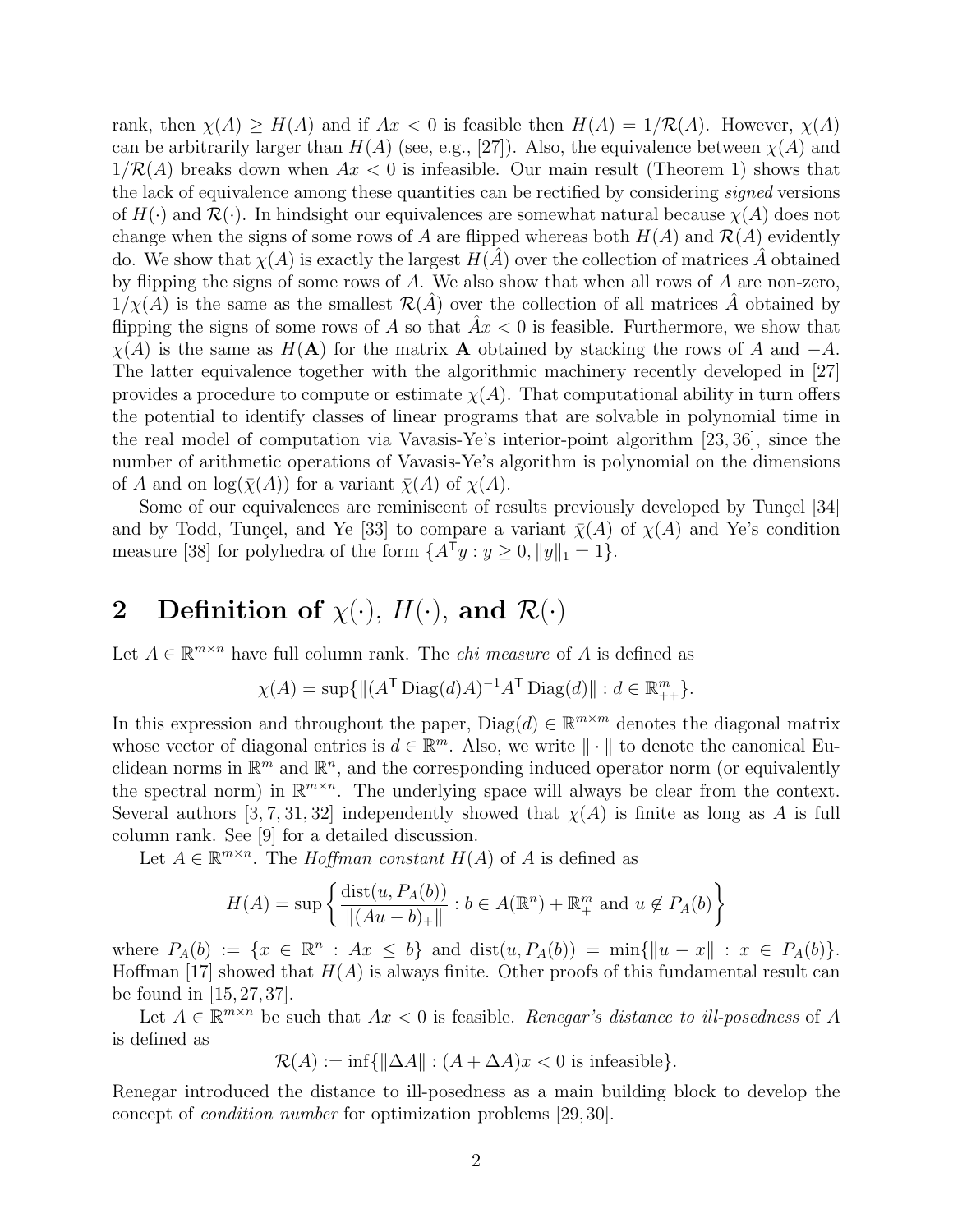The following proposition, which recalls properties previously established in [19,27,28,39], is our starting point.

**Proposition 1.** Let  $A \in \mathbb{R}^{m \times n}$ . If A has full column rank then

$$
\chi(A) \ge H(A). \tag{1}
$$

On the other hand, if  $Ax < 0$  is feasible then

$$
H(A) = \frac{1}{\mathcal{R}(A)}.\t(2)
$$

# 3 Equivalences among  $\chi(\cdot)$ ,  $H(\cdot)$ , and  $\mathcal{R}(\cdot)$

Let  $A \in \mathbb{R}^{m \times n}$ . The following two collections  $\mathbb{S}(A)$  and  $\mathbb{D}(A)$  of signed matrices associated to A play a central role in our main developments. Let

$$
\mathbb{S}(A) := \{ \text{Diag}(d)A : d \in \{-1, 1\}^m \},
$$

and

$$
\mathbb{D}(A) := \{ \hat{A} \in \mathbb{S}(A) : \hat{A}x < 0 \text{ is feasible} \}.
$$

We are now ready to state our main result.

**Theorem 1.** Let  $A \in \mathbb{R}^{m \times n}$  have full column rank. Then

$$
\chi(A) = \max_{\hat{A} \in \mathbb{S}(A)} H(\hat{A}) = H(\mathbf{A}),\tag{3}
$$

where  $\mathbf{A} \in \mathbb{R}^{2m \times n}$  is the matrix obtained by stacking A and  $-A$ , that is,  $\mathbf{A} =$  $\int A$  $-A$ 1 . If in addition all rows of A are nonzero then

$$
\chi(A) = \max_{\hat{A} \in \mathbb{D}(A)} H(\hat{A}) = \max_{\hat{A} \in \mathbb{D}(A)} \frac{1}{\mathcal{R}(\hat{A})}.
$$
\n(4)

The identity (4) in Theorem 1 has the following natural extension when some rows of A are zero. Given  $A \in \mathbb{R}^{m \times n}$ , let  $\tilde{A} \in \mathbb{R}^{\tilde{m} \times n}$  denote the submatrix of A obtained by dropping the zero rows from A. If  $A \in \mathbb{R}^{m \times n}$  has full column rank then so does  $\tilde{A}$  and Theorem 1 implies that

$$
\chi(A) = \chi(\tilde{A}) = \max_{\tilde{A} \in \mathbb{D}(\tilde{A})} H(\hat{A}) = \max_{\tilde{A} \in \mathbb{D}(\tilde{A})} \frac{1}{\mathcal{R}(\hat{A})}.
$$
(5)

The identity (5) in turn suggests an extension of  $\chi(\cdot)$  to general (not necessarily full rank) matrices and general (not necessarily Euclidean) norms since both  $H(\cdot)$  and  $\mathcal{R}(\cdot)$  are defined in full generality and satisfy (2).

The proof of Theorem 1 relies on the two key building blocks stated as Proposition 2 and Proposition 3 below. We will use the following convenient notation. For a positive integer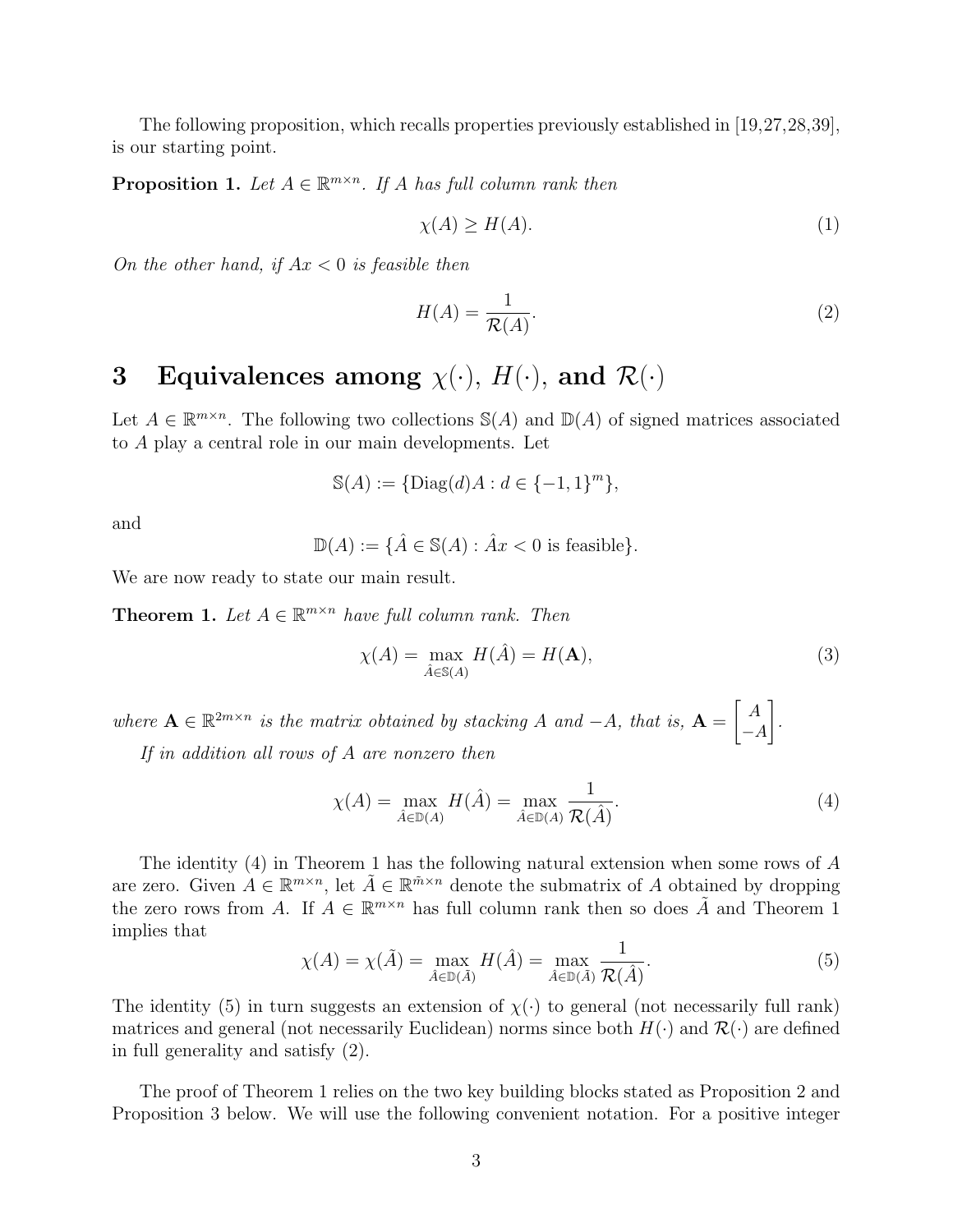m, let  $[m]$  denote  $\{1,\ldots,m\}$ . For  $A \in \mathbb{R}^{m \times n}$  and  $J \subseteq [m]$ , we let  $A_J \in \mathbb{R}^{J \times n}$  denote the submatrix of A defined by the rows indexed by J.

The first key building block for the proof of Theorem 1 is the following characterization of  $\chi(\cdot)$  from [9]. The same characterization is also stated and proved in [39] by adapting a technique from [33].

**Proposition 2.** Let  $A \in \mathbb{R}^{m \times n}$  have full column rank. Then

$$
\chi(A) = \max_{\substack{J \subseteq [m], |J| = n \\ A_J \text{ non-singular}}} \max_{\substack{v \in \mathbb{R}^J \\ \|A_J^T v\| = 1}} \|v\|.
$$

The second building block for the proof of Theorem 1 is the following characterization of  $H(\cdot)$  discussed in [27] but that can be traced back to [19,37,39].

**Proposition 3.** Let  $A \in \mathbb{R}^{m \times n}$ . Then

$$
H(A) = \max_{\substack{J \subseteq [m], |J| = n \\ A_J \text{ non-singular} \\ ||A_J^T v|| = 1}} \max_{\substack{v \in \mathbb{R}_+^J \\ v \in \mathbb{R}_+^J}} ||v|| = \max_{J \in \overline{\mathcal{J}}(A)} \max_{\substack{v \in \mathbb{R}_+^J \\ u \in \mathbb{R}_+^J}} ||v||,
$$

where  $\mathcal{J}(A) = \{J \subseteq [m] : A_J x < 0 \text{ is feasible}\}\$ and  $\overline{\mathcal{J}}(A) \subseteq \mathcal{J}(A)$  is the collection of maximal sets in  $\mathcal{J}(A)$ .

*Proof of Theorem 1.* Let J and v be optimal for the characterization of  $\chi(A)$  in Proposition 2. Then for  $d = \text{sign}(v) \in \{-1,1\}^m$  and  $\hat{A} := \text{Diag}(d)A \in \mathbb{S}(A)$  Proposition 3 implies that

$$
H(\hat{A}) \ge ||v|| = \chi(A).
$$

On the other hand, the construction of  $\chi(A)$  and Proposition 1 imply that for all  $A \in \mathcal{S}(A)$ 

$$
\chi(A) = \chi(\hat{A}) \ge H(\hat{A}).
$$

Thus the first identity in (3) follows. To prove the second identity in (3), notice that  $J \subseteq [2m]$ is such that  $|J| = n$  and  $\mathbf{A}_J$  non-singular if and only if there exists  $I \subseteq [m]$  such that  $|I| = n$ , A<sub>I</sub> is non-singular, and  $J = I_+ \cup (m + I_-)$  for some partition  $I = I_+ \cup I_-$  of I. If  $d \in \{-1, 1\}^m$ satisfies  $d_i = 1$ ,  $i \in I_+$  and  $d_i = -1$ ,  $i \in I_-$  then

$$
\max_{\substack{v \in \mathbb{R}_+^J \\ \|\mathbf{A}_J^T v\| = 1}} \|v\| = \max_{\substack{v \in \mathbb{R}_+^I \\ \|\text{Diag}(d)A_J^T v\| = 1}} \|v\|.
$$

Hence Proposition 3 implies that

$$
H(\mathbf{A}) = \max_{\substack{J \subseteq [2m], |J| = n \\ \mathbf{A}_J \text{ non-singular}}} \max_{\substack{v \in \mathbb{R}_+^J \\ \|\mathbf{A}_J^\mathsf{T} v\| = 1}} \|v\| = \max_{\hat{A} \in \mathbb{S}(A)} \max_{\substack{I \subseteq [m], |I| = n \\ \hat{A}_I \text{ non-singular}}} \max_{\substack{v \in \mathbb{R}_+^I \\ \|\hat{A}_I^\mathsf{T} v\| = 1}} \|v\| = \max_{\hat{A} \in \mathbb{S}(A)} H(\hat{A}).
$$

The second identity in (3) thus follows.

The crux of the proof of (4) is the following one-to-one correspondence between  $\overline{\mathcal{J}}(A)$ and  $\mathbb{D}(A)$ .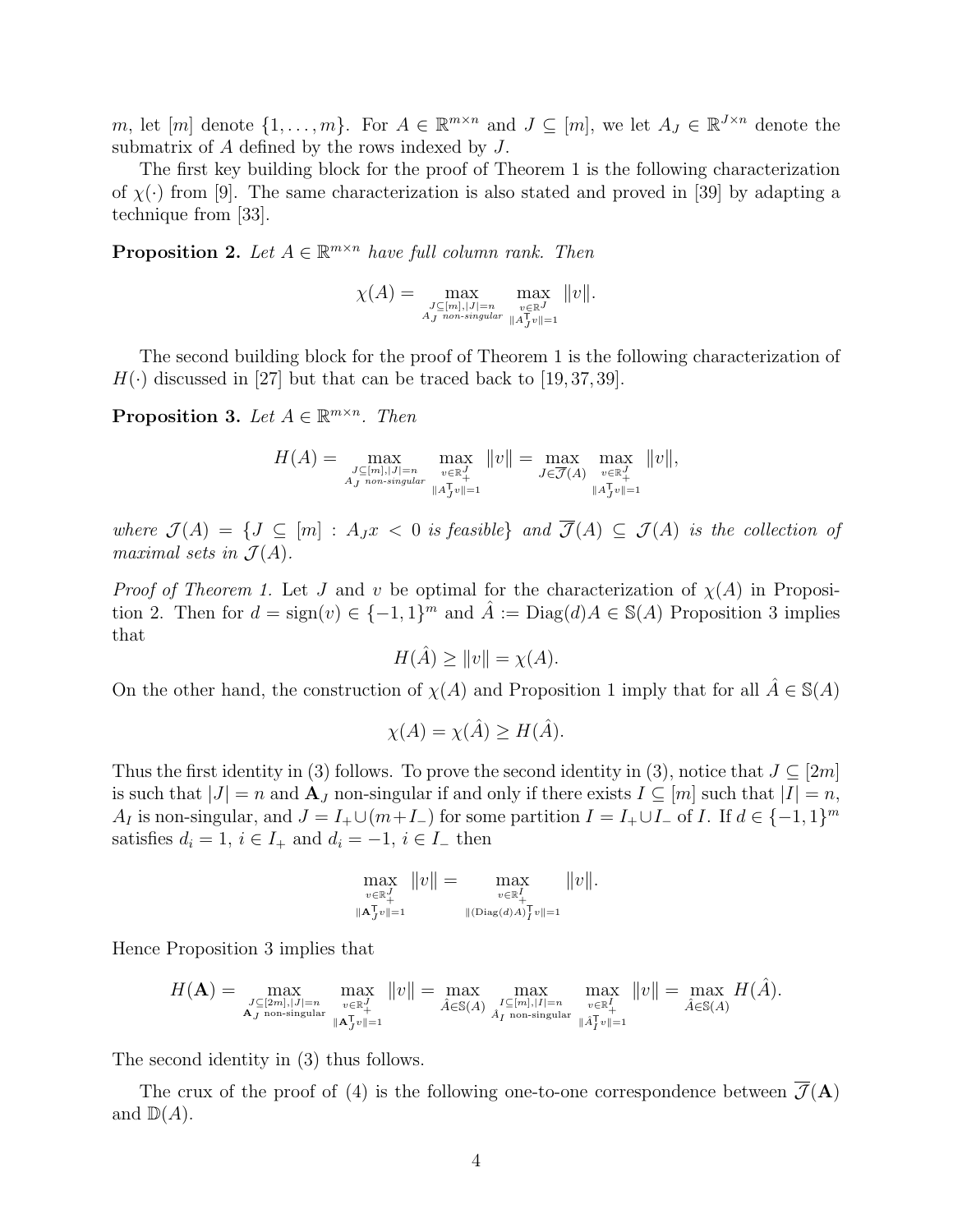Claim. Suppose all rows of A are nonzero. Then  $J \in \overline{\mathcal{J}}(A)$  if and only if  $J = (\lfloor m \rfloor \setminus I) \cup$  $(m+I)$  for some  $I \subseteq [m]$  such that  $\hat{A} \in \mathbb{D}(A)$  where  $\hat{A}$  is the matrix obtained by flipping the signs of the rows of A indexed by I.

This claim, Proposition 3, and Proposition 1 imply that

$$
H(\mathbf{A}) = \max_{J \in \overline{\mathcal{J}}(\mathbf{A})} \max_{\substack{v \in \mathbb{R}_+^J \\ \|\mathbf{A}_J^T v\| = 1}} \|v\| = \max_{\hat{A} \in \mathbb{D}(A)} \max_{\substack{v \in \mathbb{R}_+^m \\ \|\hat{A}^T v\| = 1}} \|v\| = \max_{\hat{A} \in \mathbb{D}(A)} H(\hat{A}) = \max_{\hat{A} \in \mathbb{D}(A)} \frac{1}{\mathcal{R}(\hat{A})}.
$$
 (6)

The third step follows from Proposition 3 and the fact that  $\overline{\mathcal{J}}(\hat{A}) = \{[m]\}\$ if  $\hat{A}x < 0$  is feasible. Identity  $(4)$  follows from  $(6)$  and  $(3)$ .

To finish, here is a proof of the above claim. For  $u \in \mathbb{R}^n$  let  $J_u := \{j : \mathbf{A}_j u < 0\}$ . Observe that  $J \in \mathcal{J}(\mathbf{A})$  if and only if  $J \subseteq J_u$  for some  $u \in \mathbb{R}^n$ . Since all rows of A are nonzero, it follows that  $J \in \overline{\mathcal{J}}(A)$  if and only if  $J = J_u$  for some  $u \in \mathbb{R}^n$  such that all entries of  $\mathbf{A}u$  are non-zero. When the latter holds, we have  $J_u = ([m] \setminus I_u) \cup (m + I_u)$  for  $I_u = \{i : A_i u > 0\}$ and  $A_{[m]\setminus I_u}u < 0$ ,  $A_{I_u}u > 0$  which is equivalent to  $A \in \mathbb{D}(A)$  where  $\hat{A}$  is the matrix obtained by flipping the signs of the rows of A indexed by  $I_u$ .

 $\Box$ 

### 4 Conclusion

We showed that if  $A \in \mathbb{R}^{m \times n}$  has full column rank and nonzero rows then

$$
\chi(A) = \max_{\hat{A} \in \mathbb{S}(A)} H(\hat{A}) = \max_{\hat{A} \in \mathbb{D}(A)} H(\hat{A}) = \max_{\hat{A} \in \mathbb{D}(A)} \frac{1}{\mathcal{R}(\hat{A})} = H(\mathbf{A}),\tag{7}
$$

where  $\mathbf{A} \in \mathbb{R}^{2m \times n}$  is the matrix obtained by stacking the rows of A and  $-A$ . The first expression in (7) takes the maximum over the collection of matrices  $\mathcal{S}(A)$  which has exponential size in  $m$ . The second and third expressions in in  $(7)$  take the maximum over the smaller but harder to describe collection of matrices  $\mathbb{D}(A)$ . By contrast, the last expression in (7) is the Hoffman constant of the single matrix  $\mathbf{A} \in \mathbb{R}^{2m \times n}$ . The identity  $\chi(A) = H(\mathbf{A})$ and the machinery developed in [27] provide a novel algorithmic procedure to compute or estimate  $\chi(A)$ . This computational capability in turn creates an avenue to identify families of linear programs that are solvable in polynomial time in the real model of computation via Vavasis-Ye's interior-point algorithm [23, 36].

### References

- [1] D. Amelunxen and P. Bürgisser. A coordinate-free condition number for convex programming. SIAM J. on Optim., 22(3):1029–1041, 2012.
- [2] A. Beck and S. Shtern. Linearly convergent away-step conditional gradient for nonstrongly convex functions. Mathematical Programming, 164:1–27, 2017.
- [3] A. Ben-Tal and M. Teboulle. A geometric property of the least squares solution of linear equations. Linear Algebra and its Applications, 139:165–170, 1990.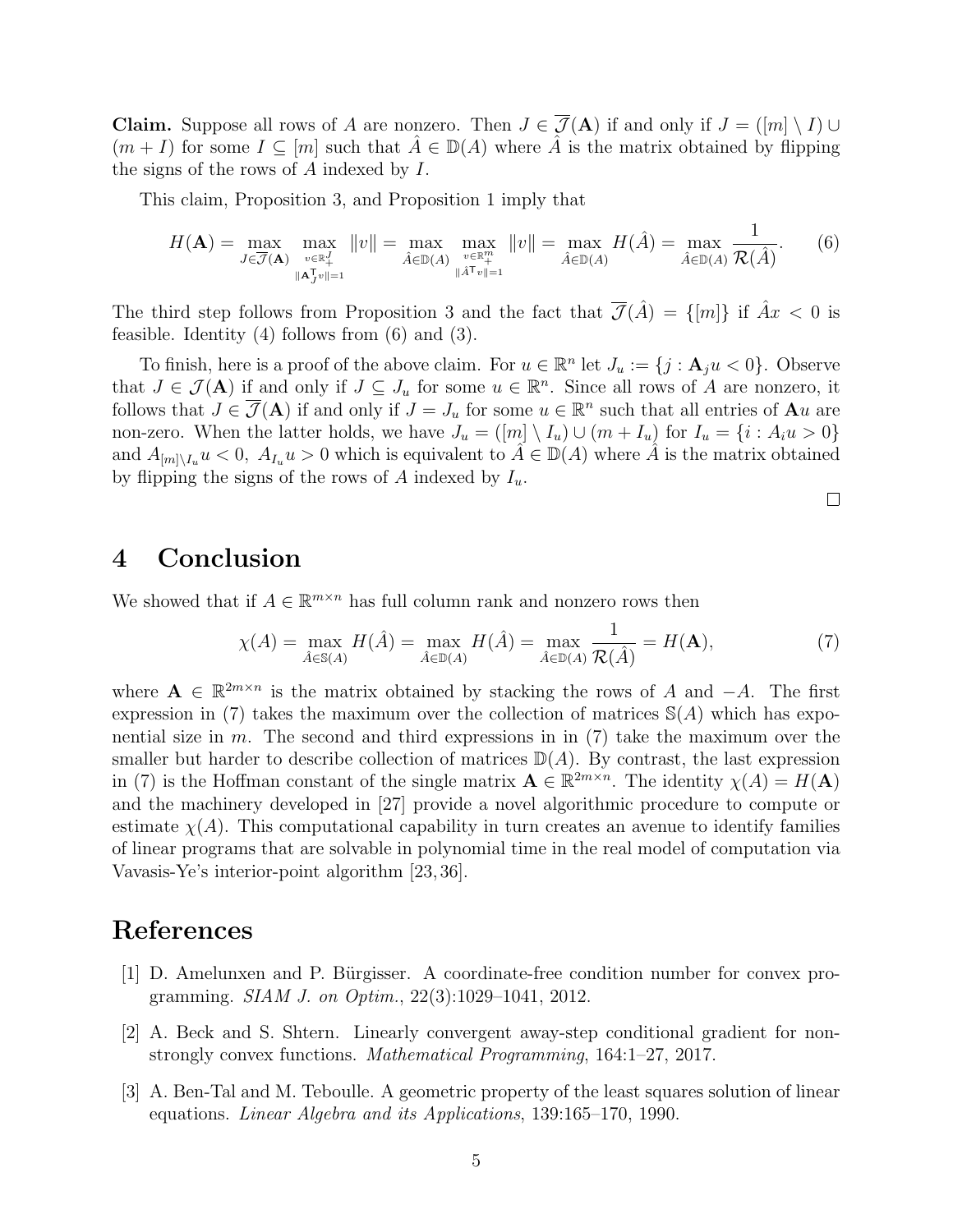- [4] E. Bobrovnikova and S. Vavasis. Accurate solution of weighted least squares by iterative methods. SIAM Journal on Matrix Analysis and Applications, 22(4):1153–1174, 2001.
- [5] P. Bürgisser and F. Cucker. *Condition*. Springer Berlin Heidelberg, 2013.
- [6] D. Cheung, F. Cucker, and J. Peña. Unifying condition numbers for linear programming. Math. Oper. Res, 28(4):609–624, 2003.
- [7] I. Dikin. On the speed of an iterative process. Upravlyaemye Sistemi, 12(1):54–60, 1974.
- [8] M. Epelman and R. Freund. A new condition measure, preconditioners, and relations between different measures of conditioning for conic linear systems. SIAM J. on Optim., 12:627–655, 2002.
- [9] A. Forsgren. On linear least-squares problems with diagonally dominant weight matrices. SIAM Journal on Matrix Analysis and Applications, 17(4):763–788, 1996.
- [10] A. Forsgren and G. Sporre. On weighted linear least-squares problems related to interior methods for convex quadratic programming. SIAM Journal on Matrix Analysis and Applications, 23(1):42–56, 2001.
- [11] R. Freund. Complexity of convex optimization using geometry-based measures and a reference point. *Math Program.*,  $99:197-221$ ,  $2004$ .
- [12] R. Freund and J. Vera. Some characterizations and properties of the "distance to ill-posedness" and the condition measure of a conic linear system. *Math Program.*, 86:225–260, 1999.
- [13] R. Freund and J. Vera. On the complexity of computing estimates of condition measures of a conic linear system. Mathematics of Operations Research, 28(4):625–648, 2003.
- [14] D. Garber. Fast rates for online gradient descent without strong convexity via Hoffman's bound. arXiv preprint arXiv:1802.04623, 2018.
- [15] O. Güler, A. Hoffman, and U. Rothblum. Approximations to solutions to systems of linear inequalities. *SIAM Journal on Matrix Analysis and Applications*, 16(2):688–696, 1995.
- [16] D. Gutman and J. Peña. The condition number of a function relative to a set.  $arXiv$ preprint arXiv:1901.08359, 2019.
- [17] A. Hoffman. On approximate solutions of systems of linear inequalities. Journal of Research of the National Bureau of Standards, 49(4):263–265, 1952.
- [18] P. Hough and S. Vavasis. Complete orthogonal decomposition for weighted least squares. SIAM Journal on Matrix Analysis and Applications, 18(2):369–392, 1997.
- [19] D. Klatte and G. Thiere. Error bounds for solutions of linear equations and inequalities. Zeitschrift für Operations Research,  $41(2):191-214$ , 1995.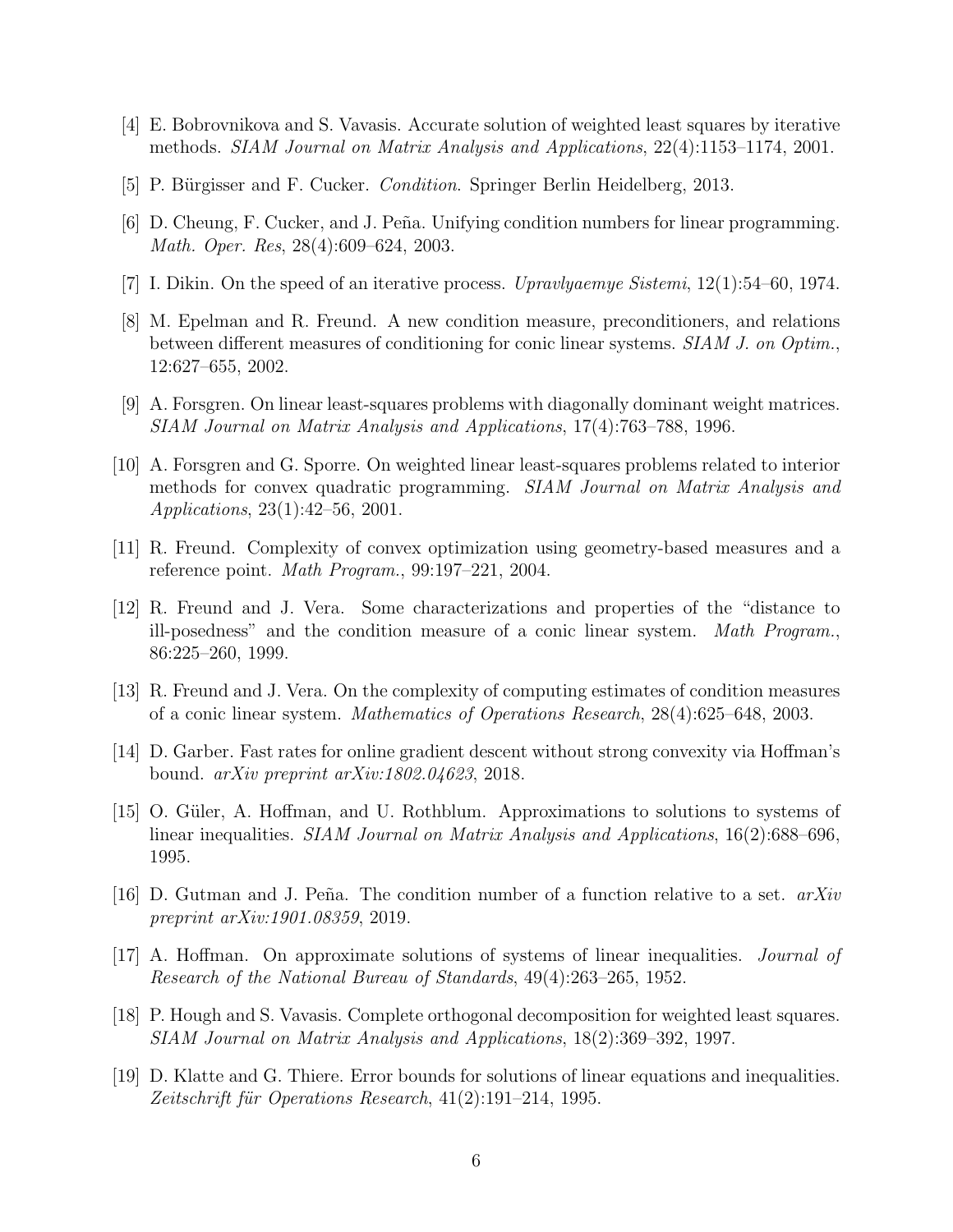- [20] S. Lacoste-Julien and M. Jaggi. On the global linear convergence of Frank-Wolfe optimization variants. In Advances in Neural Information Processing Systems (NIPS), 2015.
- [21] D. Leventhal and A. Lewis. Randomized methods for linear constraints: Convergence rates and conditioning. Math. Oper. Res., 35:641–654, 2010.
- [22] Z. Luo and P. Tseng. Error bounds and convergence analysis of feasible descent methods: a general approach. Annals of Operations Research, 46(1):157–178, 1993.
- [23] R. Monteiro and T. Tsuchiya. A variant of the Vavasis-Ye layered-step interior-point algorithm for linear programming. SIAM Journal on Optimization, 13(4):1054–1079, 2003.
- [24] I. Necoara, Y. Nesterov, and F. Glineur. Linear convergence of first order methods for non-strongly convex optimization. To Appear in Mathematical Programming, 2018.
- [25] J. S. Pang. Error bounds in mathematical programming. Math. Program., 79:299–332, 1997.
- [26] J. Peña and D. Rodríguez. Polytope conditioning and linear convergence of the Frank-Wolfe algorithm. To Appear in Mathematics of Operations Research, 2018.
- [27] J. Peña, J. Vera, and L. Zuluaga. New characterizations of Hoffman constants for systems of linear constraints.  $arXiv$  preprint  $arXiv:1905.02894$ , 2019.
- [28] A. Ramdas and J. Peña. Towards a deeper geometric, analytic and algorithmic understanding of margins. Optimization Methods and Software, 31(2):377–391, 2016.
- [29] J. Renegar. Incorporating condition measures into the complexity theory of linear programming. SIAM J. on Optim., 5:506–524, 1995.
- [30] J. Renegar. Linear programming, complexity theory and elementary functional analysis. Math. Program., 70:279–351, 1995.
- [31] G. Stewart. On scaled projections and pseudoinverses. Linear Algebra and its Applications, 112:189–193, 1989.
- [32] M. Todd. A Dantzig-Wolfe-like variant of Karmarkar's interior-point linear programming algorithm. Operations Research, 38(6):1006–1018, 1990.
- [33] M. Todd, L. Tunçel, and Y. Ye. Characterizations, bounds, and probabilistic analysis of two complexity measures for linear programming problems. Mathematical Programming, 90(1):59–69, 2001.
- [34] L. Tunçel. On the condition numbers for polyhedra in Karmarkar's form. *Operations* Research Letters, 24(4):149–155, 1999.
- [35] S. Vavasis and Y. Ye. Condition numbers for polyhedra with real number data. Operations Research Letters, 17:209–214, 1995.